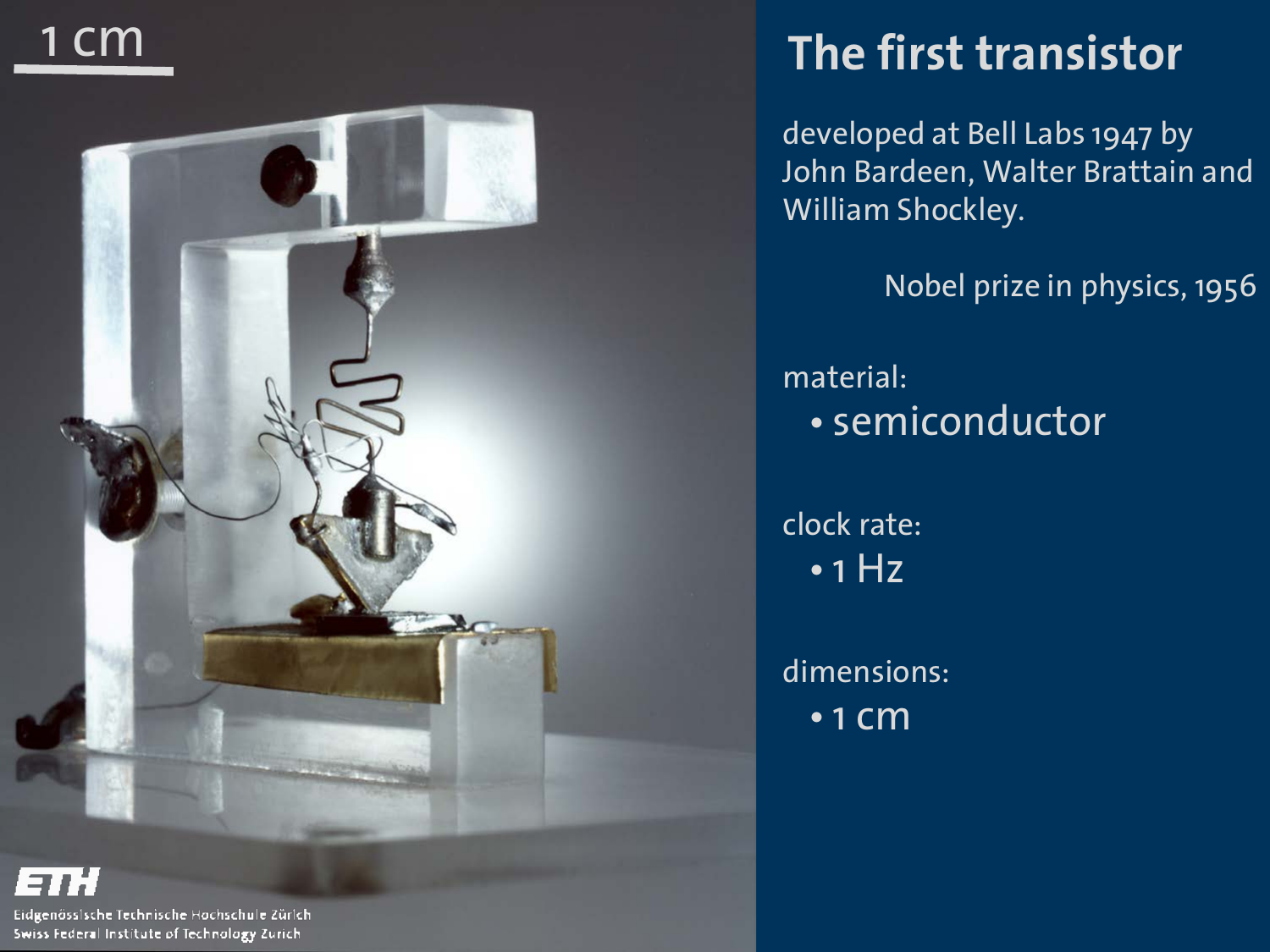

## **First Intel Processor**

Intel 4004, 1971

- 2000 transistors
- 60 kHz
- 10.000 nm = 0,001 cm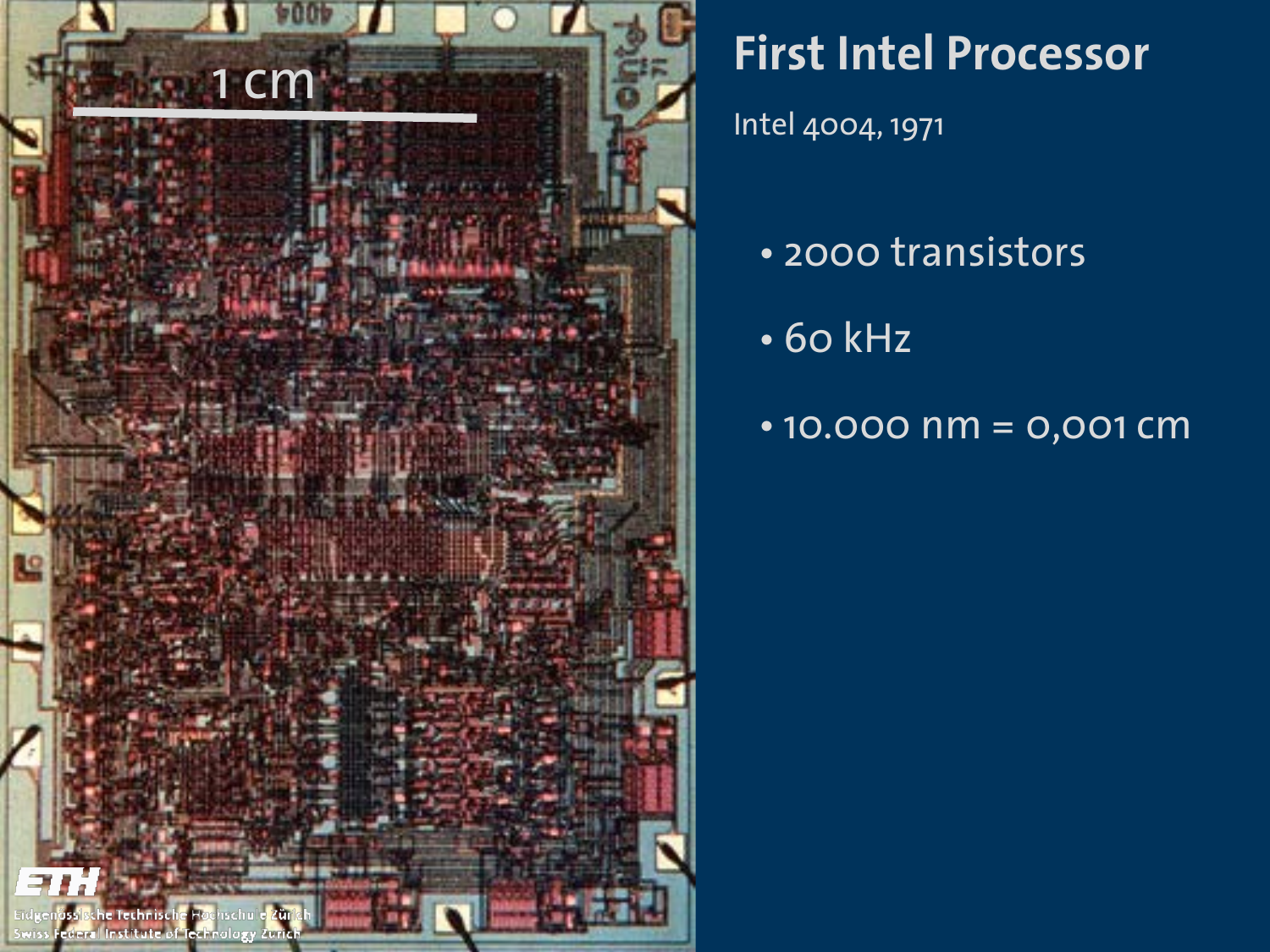

**Todays processors**

Intel Xeon, 2011

- 3 Billion Transistors
- 3 GHz
- 32 nm = 0.0000032 cm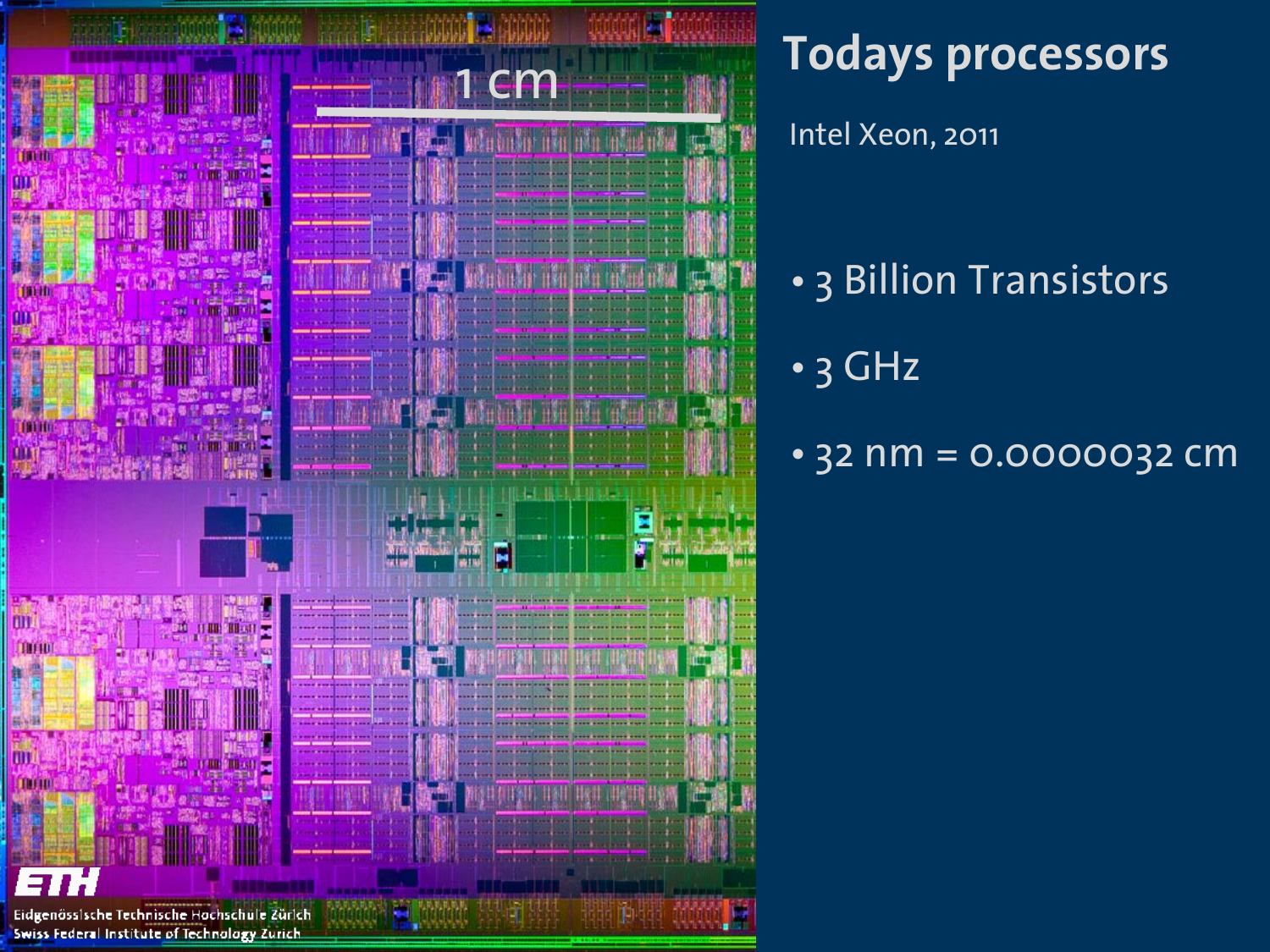# **Moore's Law**

In 1965, Intel co-founder Gordon Moore predicted that the number of transistors on a piece of silicon would double every couple of years—an insight later dubbed "Moore's Law." His prediction has years<br>held true, as ever-shrinking t growth in the number of transistor growth in the number of transistors on a single chip.<br>Moore's Law is now a be

applies its principles people to play, lear the company has

technology than the contract of

William D. Phillips, 1997

Nobel Prize Winner in Physics Winner

digital computer is a computation of the computation of the computation of the computation of the computation of the computation of the computation of the computation of the computation of the computation of the computatio

from the abacus."

tronics industry, and International Whole new ways for have come about as e's Law.

### **The Development**

"The number of transistors on a piece of silicon will double every couple of years."

> Gordon E. Moore, 1965 Co-founder of Intel

Is valid since more than 40 years!

Eidgenössische Technische Hochschule Zürich Swiss Federal Institute of Technology Zurich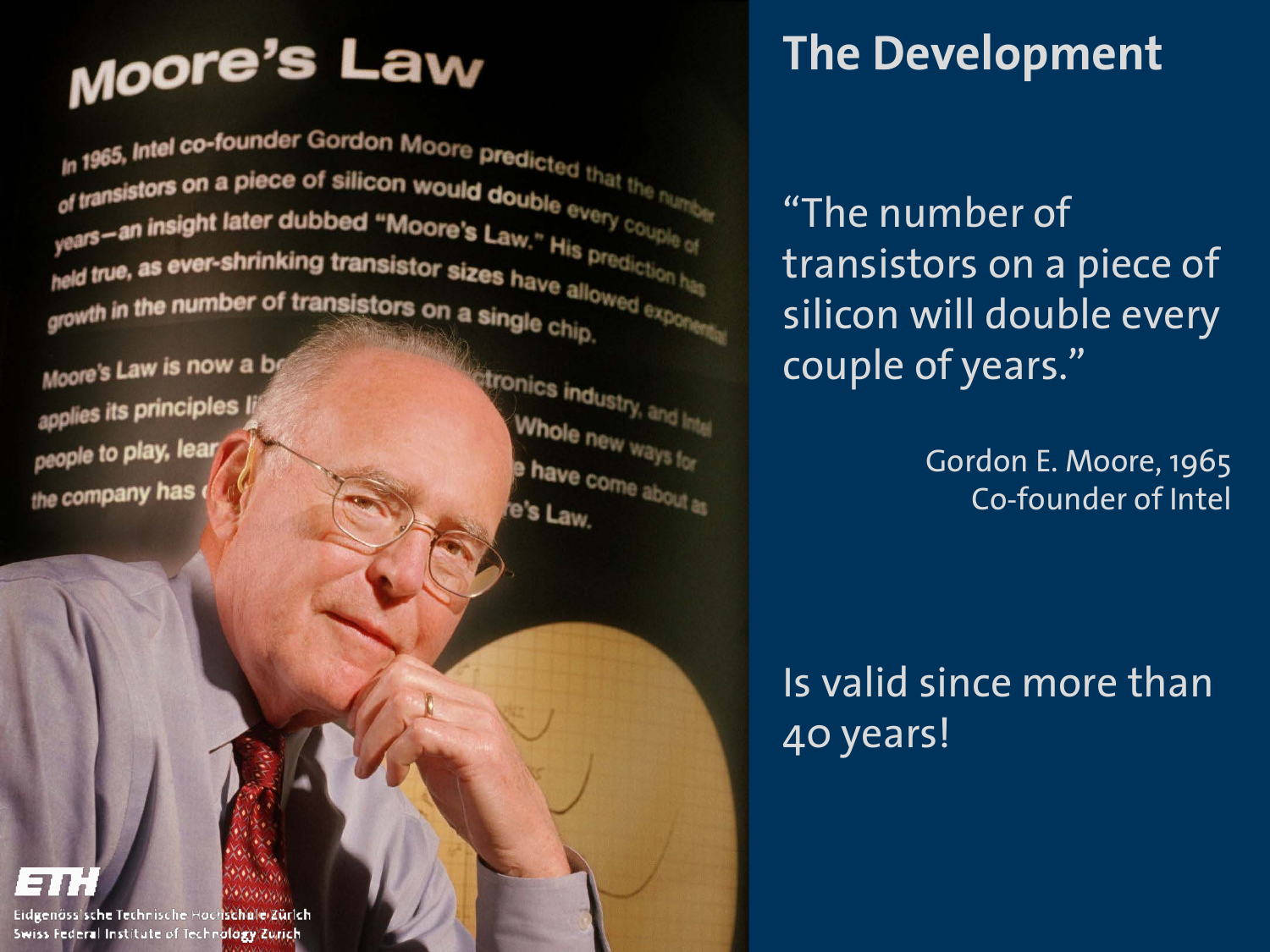#### Microprocessor Transistor Counts 1971-2011 & Moore's Law



Eidgenössische Technische Hochschule Zürich Swiss Federal Institute of Technology Zurich

Date of introduction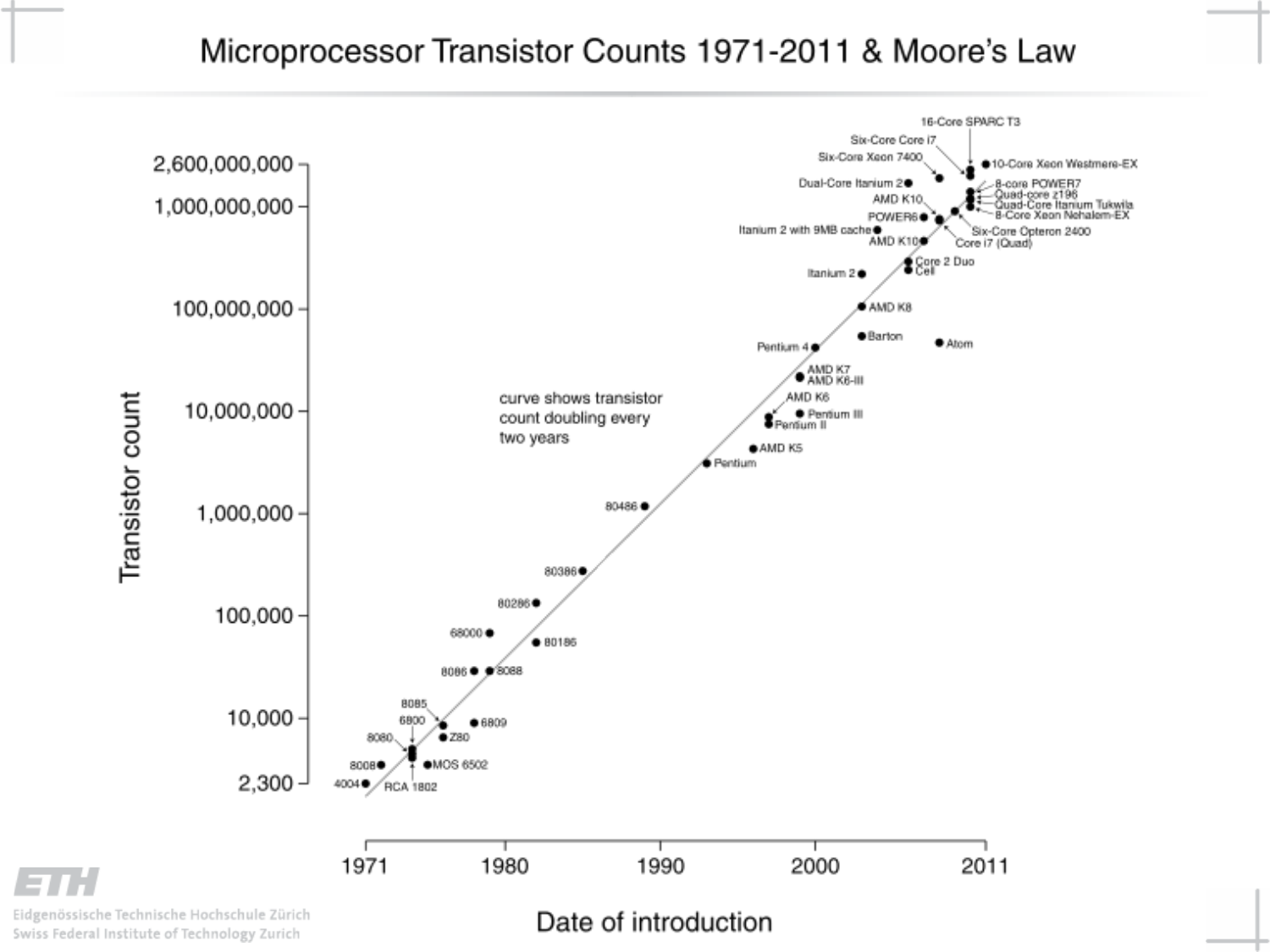**Will information technology develop in the same way in the next 40 years?**

**Are there limits to the current technology?** 

**Can we overcome these limitations?** 

**What will future computing technology look like?**